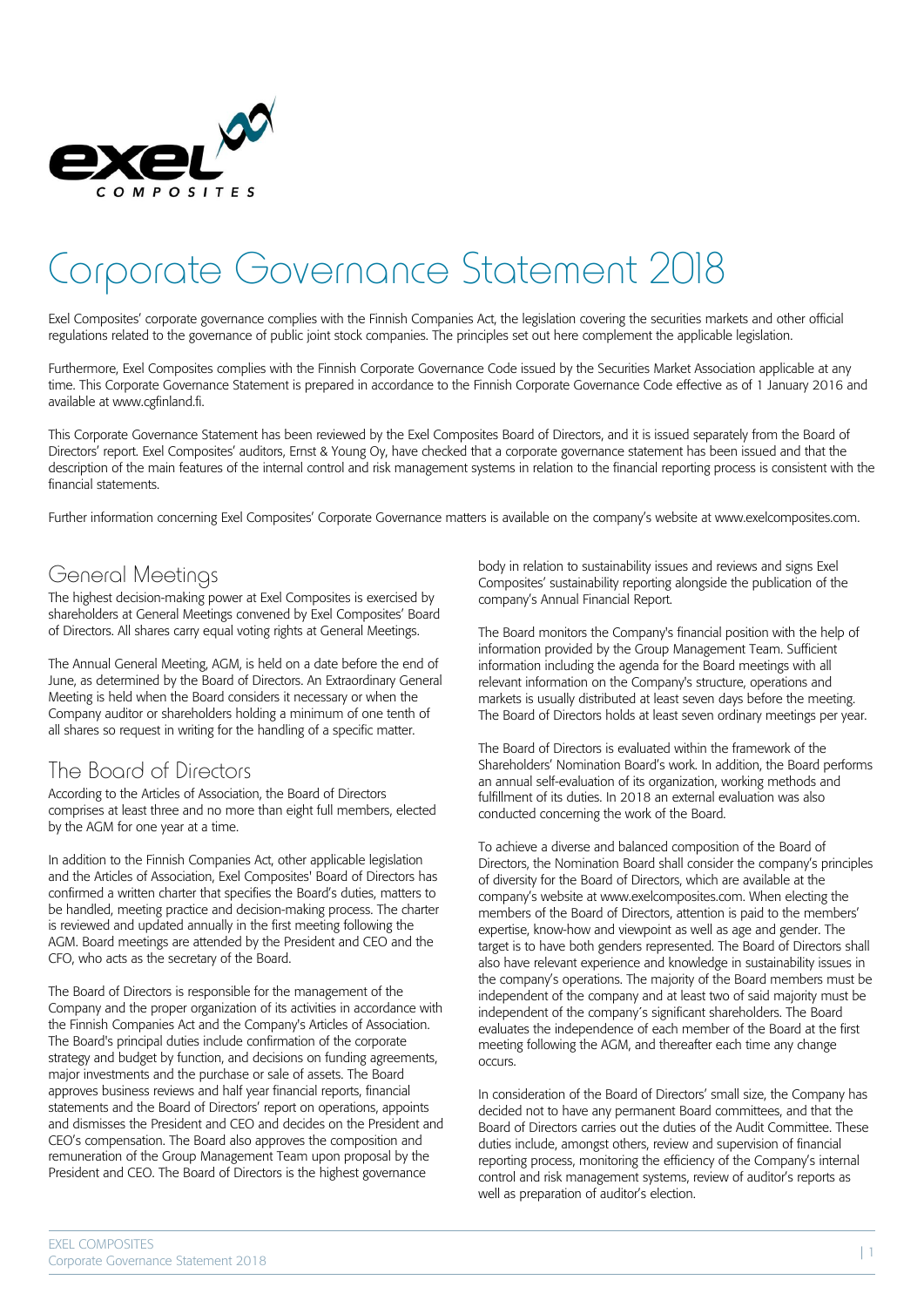# Composition of the Board of Directors

#### in 2018

On 22 March 2018, the AGM appointed Petri Helsky, Kai Kauto, Reima Kerttula, Helena Nordman-Knutson and Jouko Peussa to continue on the Board of Directors. The AGM elected Reima Kerttula as Chairman of the Board of Directors.

• Petri Helsky (born 1966) holds an M.Sc. in Economics and an M.Sc. in Engineering and is CEO of Suominen Corporation. Petri Helsky is independent of the Company and its major shareholders. At the end of 2018 his holdings were 3,867 Exel Composites shares.

• Kai Kauto (born 1966) holds a M.Sc. in Mechanical Engineering and is President of Teknoware Oy. Kai Kauto is independent of the Company and its major shareholders. At the end of 2018 his holdings were 2,725 Exel Composites shares.

• Reima Kerttula (born 1955) holds an M.Sc. in Engineering. Reima Kerttula is independent of the Company and its major shareholders. At the end of 2018 his holdings were 12,851 Exel Composites shares.

• Helena Nordman-Knutson (born 1964) holds an M.Sc in Political Sciences as well as an M.Sc Economics and is Senior Director at Hallvarsson & Halvarsson. Helena Nordman-Knutson is independent of the Company and its major shareholders. At the end of 2018 her holdings were 2,725 Exel Composites shares.

• Jouko Peussa (born 1957) is a Licentiate of Technology and is Innovation & Technology Director of Ingersoll Rand Compression Technologies. Jouko Peussa is independent of the Company and its major shareholders. At the end of 2018 his holdings were 3,867 Exel Composites shares.

The term of the current Board members expires at the end of the AGM 2019.

Further information on the Board (biographical details and shareholdings) is presented on the Company's website at www.exelcomposites.com.

# Operations of the Board of Directors

#### in 2018

The Board of Directors convened eight times in 2018 and the average attendance rate at these meetings was 95.0%.

#### Attendance of Board members at Board meetings in 2018

| Name and position                                                            | <b>Board Meetings</b> |
|------------------------------------------------------------------------------|-----------------------|
| Reima Kerttula<br>Chairman (as of 17 March 2016, member until 17 March 2016) | $100\% (8/8)$         |
| Petri Helsky<br>Member (as of 17 March 2016)                                 | 100% (8/8)            |
| Kai Kauto<br>Member (as of 4 April 2017)                                     | 75% (6/8)             |
| Helena Nordman-Knutson<br>Member (as of 4 April 2017)                        | 100% (8/8)            |
| Jouko Peussa<br>Member (as of 17 March 2016)                                 | 100% (8/8)            |

Besides the regular annual Board work during the financial year 2018, the key priorities included supervision of initiatives in accordance to the company's strategy, including the acquisition of Diversified Structural Composites, as well as improving Group profitability.

## Shareholders' Nomination Board

The AGM 2018 resolved to appoint a permanent Shareholders' Nomination Board to prepare proposals concerning the Board members and their remuneration for the General Meeting. The Charter of the Shareholders' Nomination Board, which regulates the nomination and composition of the Nomination Board and defines its tasks, is available at the company's website at www.exelcomposites.com.

In 2018, the Nomination Board consisted of the representatives of the four largest shareholders and of the Chairman of the Board of Directors, acting as an expert member. The Company's largest shareholders entitled to appoint members to the Nomination Board were determined on the basis of the registered holdings in the Company's shareholder register held by Euroclear Finland Oy as of 30 September 2018. In addition, shares that were included in a shareholder's holdings and proportion of voting rights calculated in accordance with Chapter 9, Sections 5 and 6 of the Finnish Securities Markets Act and nomineeregistered shares were taken into account in the determination of the largest shareholders, provided that they made such request and notified their shareholdings to the Board of Directors in writing by 30 September 2018. The request were to include sufficient evidence of title to the nominee-registered shares or of the obligation to take holdings into account under the Finnish Securities Markets Act. Should a shareholder not wish to use its right to nominate, this right would be passed on to the next largest shareholder who otherwise would not be entitled to appoint a member.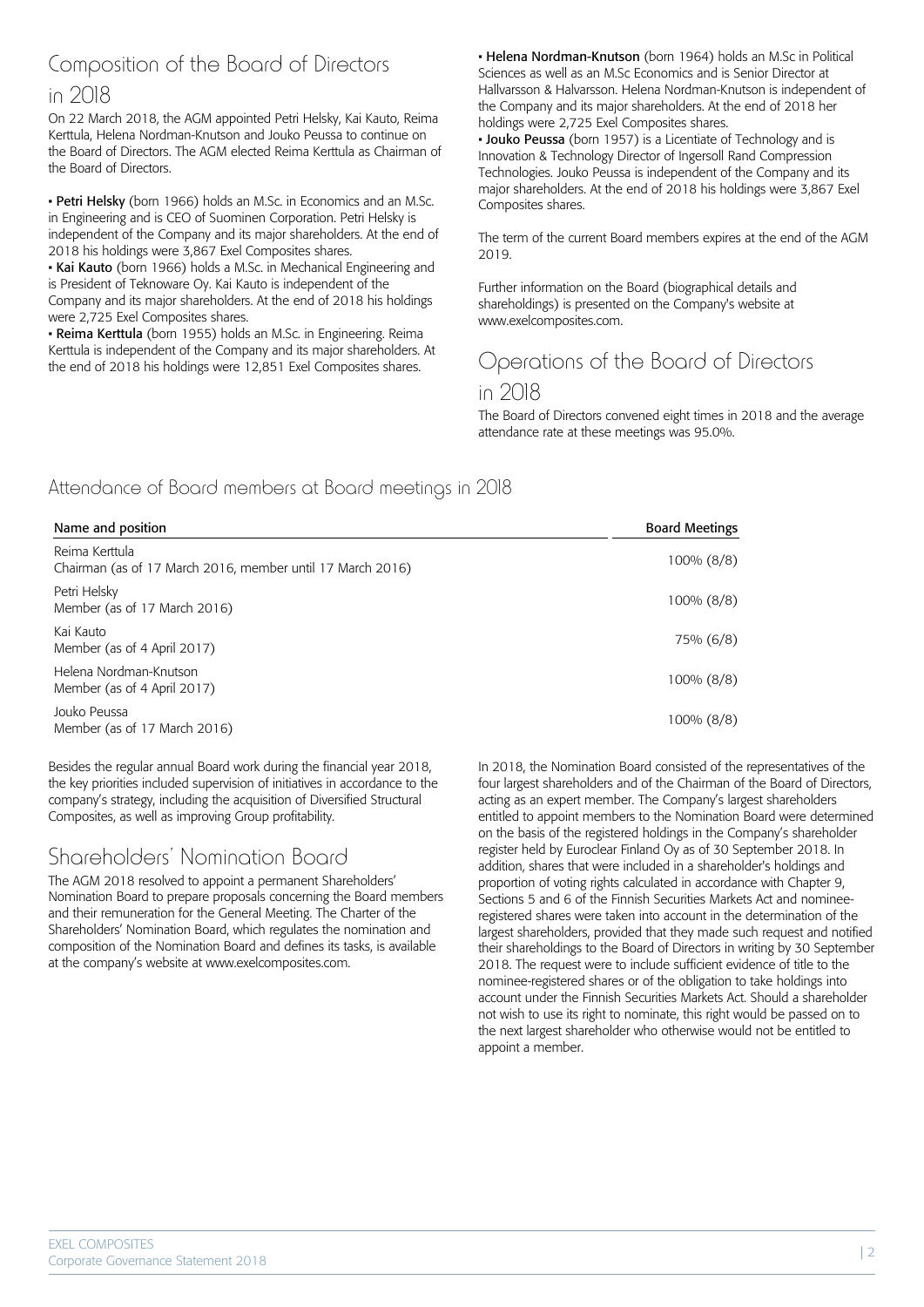In 2018, the Shareholders' Nomination Board comprised of Magnus Skåninger (Swedbank Robur Fonder), Claes Murander (Lannebo Fonder), Kalle Saariaho (OP Fund Management Company) as Chairman, Malin Björkmo (Handelsbanken) and Reima Kerttula, Chairman of Exel Composites' Board of Directors, acting as an expert member. The Nomination Board met five times.

• Magnus Skåninger (born 1971) holds a M.Sc. in Politics and represents Swedbank Robur Fonder in the Nomination Board. • Claes Murander (born 1981) holds an M.Sc. in Business and Economics and is Portfolio Manager at Lannebo Fonder.

• Kalle Saariaho (born 1972) holds an M.Sc. in Economics and is Director, Investment Products and CEO, OP Fund Management Co at OP Financial Group.

• Malin Björkmo (born 1962) holds a PhL in Financial Economics. She is an independent advisor in governance and financial regulation as well as a board member of Handelsbanken Fonder.

# President and CEO

The President and CEO is appointed by the Board of Directors to run the Company on a day-to-day basis in compliance with existing laws and regulations, as well as instructions and decisions given by the Board. Since duties of the Board include supervision of President and CEO, Exel Composites' President and CEO shall not be elected as member of the Board. The areas of responsibility of the President and CEO include, in addition to the above mentioned legal requirements, and implementing the Board's decisions, specifically also securing growth of the business, preparations for acquisitions and implementation of strategic projects, the increase in shareholder value, profitability and efficiency of operations, and investments within the limits defined by the Board.

The Board of Directors has adopted Rules of Procedure for the President and CEO containing guidelines and instructions regarding the Company's day-to-day management. In fulfilling his duties the President and CEO shall be assisted by the members of the Group Management Team of Exel Composites and any other corporate bodies established by the Board of Directors.

Riku Kytömäki is Exel Composites Plc's President and CEO. He was born in 1971 and holds an M.Sc. in Electrical Engineering. At the end of 2018 he held 50,200 Exel Composites shares.

# Group Management Team

The President and CEO is supported by the Group Management Team. The Group Management Team includes, in addition to the President and CEO as chairman, the CFO, the SVP Human Resources, the SVP Operations, the SVP R&D and Technology, the SVP Sales and Marketing and the SVP Exel Composites Americas. The Team meets eight to ten times a year. The duties of the Group Management Team include, in addition to daily running of the business and development of all areas of the business in line with the approved strategy, also drawing up business and strategic plans and implementing the approved plans.

Members of the Group Management Team in 2018 were:

• Mikko Kettunen (born 1976), CFO, is responsible for finance and controlling, investor relations, legal matters as well as information and communications technology, ICT. He is secretary to the Company's Board of Directors. At the end of 2018 he held 1,000 Exel Composites shares.

• Tiina Bies (born 1966), SVP Human Resources, is responsible for leading the HR function and creating, establishing and implementing the HR strategy, processes and procedures globally. At the end of 2018 she held no Exel Composites holdings.

• Callum Gough (born 1960), SVP Operations, is responsible for continuous productivity improvement, quality, environment and safety, strategic purchasing, investments and strategic site planning. At the end of 2018 he held 9,837 Exel Composites shares.

• Kari Loukola (born 1962), SVP Sales and Marketing until end of July 2018, SVP Exel Composites Americas as of May 2018 with the P&L and growth responsibility of the region as well as President of Diversified Structural Composites Inc. At the end of 2018 he held 6,000 Exel Composites shares.

• Kim Sjödahl (born 1974), SVP R&D and Technology, is responsible for Group-wide development of products, product platforms and product technology and tooling. He is also in charge of leading, coordinating and developing product development activities in the Group as well as of leading R&D and IPR management activities. At the end of 2018 he held 10,000 Exel Composites shares.

• Olli Tevä (born 1970), SVP Sales and Marketing as of August 2018. He is responsible for sales and marketing, sales management, leading the sales organization, optimization of sales channels and product management. At the end of 2018 he held 2,000 Exel Composites shares.

## Internal control

Exel Composites Plc is the parent company for the whole Group. It manages and directs the operations for the whole Group. The main responsibility for the internal control and risk management relating to the financial reporting process lies with the Board of Directors. Exel Composites' internal control framework and roles and responsibilities for internal control have been defined in the Internal Control Policy approved by the Board of Directors. Internal control is organized within the framework of regular management, reporting and reviews.

Exel Composites' internal control and risk management related to financial reporting is designed to provide reasonable assurance regarding the reliability of financial reporting and the preparation of financial statements in accordance with applicable laws and regulations, generally accepted accounting principles and other requirements for listed companies.

Exel Composites has established a Controller's manual (accounting and reporting rules), which is regularly updated. Other internal policies and rules related to the financial reporting process include the Code of Conduct, the Anti-corruption Policy, the Decision-making and Signing Policy, the Treasury Policy as well as the Credit Management Policy.

Group accounting maintains a common chart of accounts that is applied in all units. A Group enterprise resource planning system (ERP) and customer relationship management system (CRM) are in use in most units of the Group. Subsidiaries submit their figures to Group reporting system for consolidation purposes. The reported figures are reviewed both in the subsidiaries and in Group accounting.

The consolidated financial statements of Exel Composites have been prepared in compliance with International Financial Reporting Standards (IFRS), applying International Accounting Standards (IAS) and IFRS standards, as well as Standing Interpretations Committee (SIC) and International Financial Reporting Interpretations Committee (IFRIC) interpretations, valid on 31 December 2018. The notes to the consolidated financial statements are also in compliance with the Finnish Accounting and Companies Acts.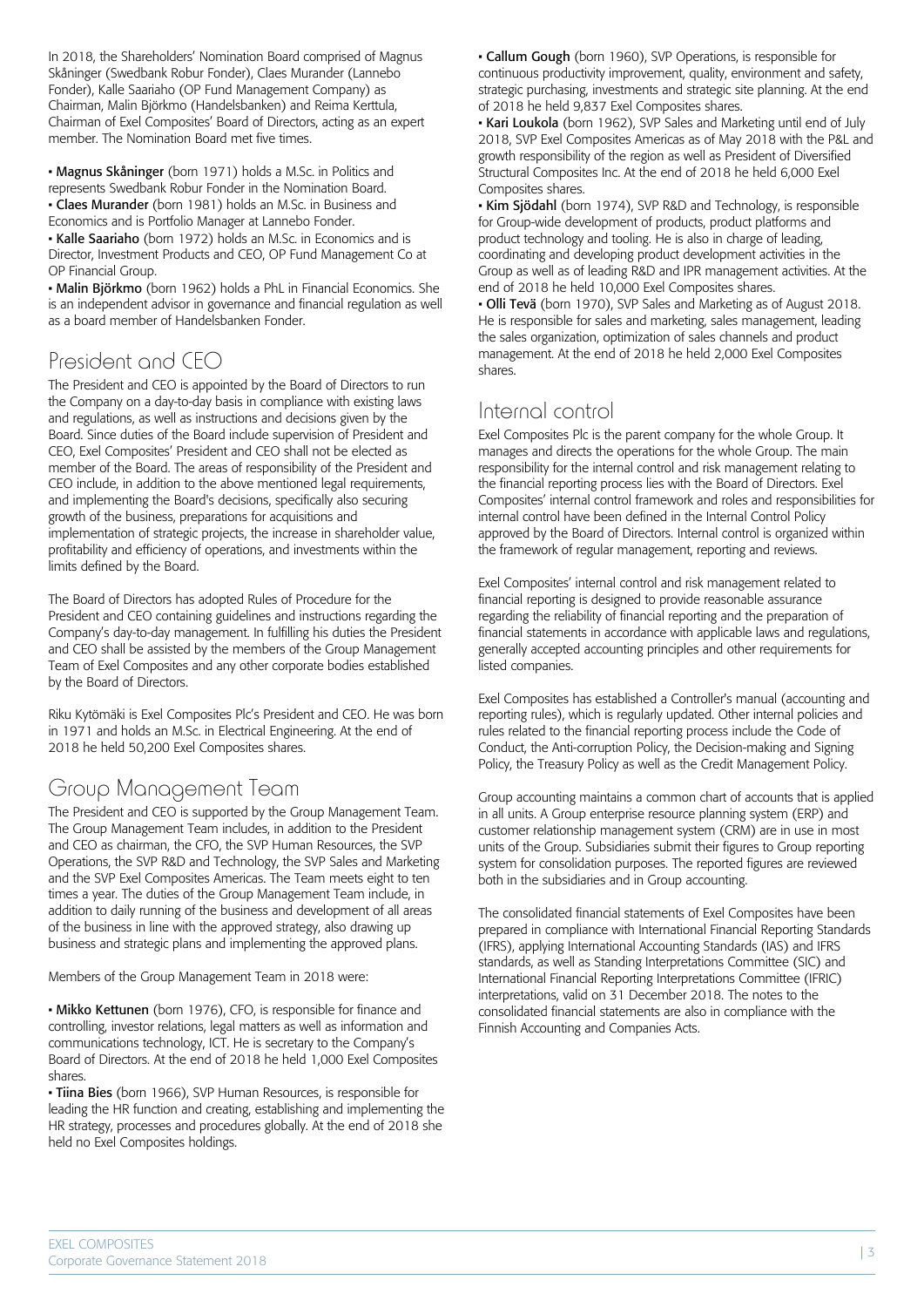The ultimate responsibility for the appropriate arrangement of the control of the Company accounts and finances falls on the Board of Directors. In accordance with the Charter of the Board of Directors, the Board performs the duties of an Audit Committee. These duties include overseeing of the accounting and financial reporting process, the audit of the financial statements, and the review of internal control procedures as well as communication with the Company's auditors. The President and CEO is responsible for the implementation of internal control and risk management processes and ensuring their operational effectiveness. The President and CEO is also responsible for ensuring that the Company accounting practices comply with the law and that financial matters are handled in a reliable manner. The Group's management assigns responsibility for the establishment of more specific internal control policies and procedures to personnel responsible for the unit's functions. Management and employees are assigned with appropriate levels of authority and responsibility to facilitate effective internal control over financial reporting.

Exel Composites' common controls include variety of activities such as approvals, authorizations, verifications, reconciliations, monthly reviews of operating performance, and segregation of duties.

In financial reporting, the Controller's manual sets the standards of financial reporting as well as accounting rules and procedures within the Group. The Group controller function assists the business units in maintaining adequate control activities in cooperation with the business controllers. The Group controller function is also responsible for ensuring that external financial reporting is correct, timely and in compliance with applicable regulations.

Ongoing monitoring activities include the follow-up of monthly financial results in relation to budget and targets as well as follow-up of internal and external projects. The scope and frequency of separate evaluations depend primarily on an assessment of the related risks and significance of the potential financial outcome. Internal control deficiencies are identified and communicated in a timely manner to those parties responsible for taking corrective action, and to management and the Board as appropriate. Implementation and control of financial and other business targets are monitored through Group-wide financial reporting, and through regular management meetings in each of the business units.

#### Risk management

At Exel Composites risk management is a continuous process, which is integrated with the daily decision making and continuous monitoring of operations as well as with the preparation of half year financial reports, business reviews and annual financial statements.

The Board of Directors governs the risk management of the company through a risk management policy. In addition, the Board of Directors makes a risk assessment as part of the review and approval process of each set of half year financial reports, business reviews and annual financial statements. Risk factors are also considered in connection with any future guidance disclosed by the company.

The operative risk management, including risk monitoring, is part of the key duties of the operative management. Risks are considered and evaluated in conjunction with each business decision. Additionally, they are also monitored by the President and CEO and other group management on a monthly basis when the team reviews the business development and any near and long-terms risks upon presentation of the business unit heads and controllers.

Risks and uncertainties related to Exel Composites can be categorized as strategic, operational, financial as well as hazard and environmental risks.

#### Strategic risks

With respect to strategic risks, a significant portion of Exel Composites' revenues is generated from certain key clients and market segments. Whereas production capacity and cost structure of the company is planned for growing business volume, negative development of such key clients or market segments could lead to deterioration of Exel Composites' profitability. This risk is mitigated by a close cooperation with key clients. The development of key markets and consequently business volumes are actively followed and forecasted in order to be able to adjust our business and cost structures to the forecasts. New products and applications are also continuously developed in order to limit the dependency of any individual clients or market segments.

Strategic risks also include risks related to acquisitions where the realized level of benefits and synergies may differ from the planned.

#### Operational risks

The most significant operational risks relate to product development and sales as well as production. Exel Composites' product range is very broad and often customer customized, which adds complexity to the product development and production. Designing, producing and selling a product that does not meet the requirements agreed with a client could potentially lead to substantial losses and damages as well as negative impact on the company reputation. This risk reduced by close cooperation with customers. In addition, availability of skilled employees and knowledge retention, protection of self-developed proprietary technology, fraud, possible human rights or other Code of Conduct violations in the company or within its supply chain, availability and pricing of key raw materials and health problems due to long-term exposure to chemicals or accidents belong to the most significant operational risks. The availability of skilled employees and knowledge retention, protection of self-developed proprietary technology, fraud prevention and detection, and the availability and pricing of key raw materials are critical for the profitability of the business, while possible human rights or other Code of Conduct violations or the realization of significant health and safety risks causing damage to people or the environment could potentially lead to reputational loss, sanctions or even influence its operational permits. Pre-emptive management of operational risks through careful contracting as well as appropriate business processes and working instructions are in key roles to prevent possible damages.

#### Financial risks

Financial risks consist of currency, interest rate, liquidity and funding risks, as well as credit and other counter party risks. Currency and interest rate risks are managed primarily by natural hedging or by using derivative instruments. Credit insurance is in place to cover risks related to trade receivables.

#### Hazard and environmental risks

Hazard risks include damages caused to property because of fire, floods, emissions or chemical spill. If realized, these have an impact first and foremost on the surrounding environment, but also in the company's own business and losses due to related business interruptions, either in the company's own operations or in its supply chain. The realization of environmental hazard risks could potentially lead to sanctions, reputational loss or influence its operational permits. Exel Composites' primary aim is to actively prevent any such accidents and its environmental program is based on the identified risks, legislative requirements and certifications such as the ISO 9001, OHSAS 18001 and ISO 14001. Environmental monitoring and measuring are carried out at all sites. If realized, despite all pre-emptive measures, damages from hazard risks are mainly covered by insurance policies. This type of risks are also regularly audited by third parties that provide recommendations for improvement to reduce risk probability.